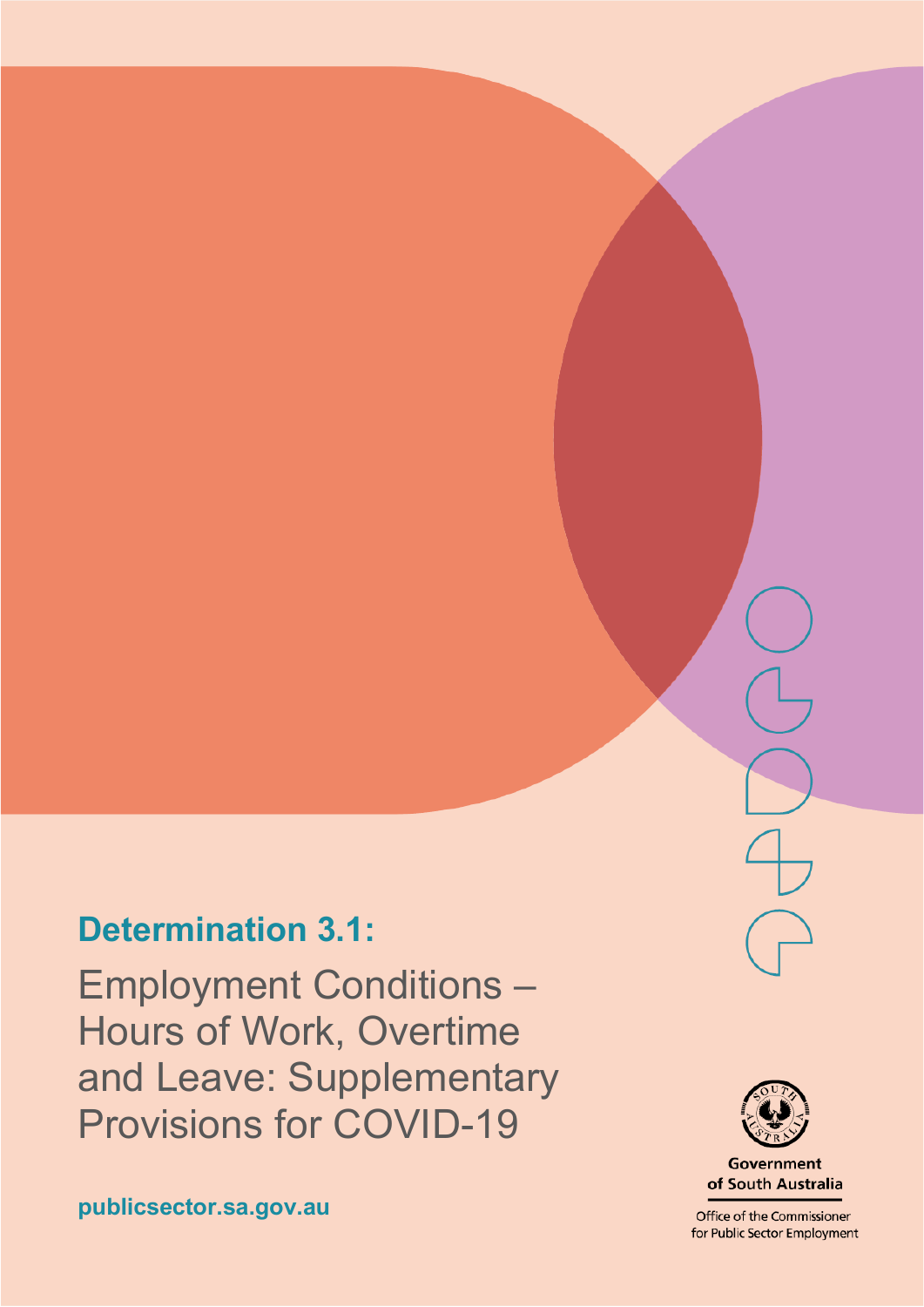# **Contents**

| Determination 3.1: Employment Conditions - Hours of Work, Overtime and Leave: |  |
|-------------------------------------------------------------------------------|--|
|                                                                               |  |
|                                                                               |  |
|                                                                               |  |
|                                                                               |  |
|                                                                               |  |
|                                                                               |  |
|                                                                               |  |
|                                                                               |  |
|                                                                               |  |
|                                                                               |  |
|                                                                               |  |
|                                                                               |  |
|                                                                               |  |
|                                                                               |  |
|                                                                               |  |
|                                                                               |  |
|                                                                               |  |
|                                                                               |  |
|                                                                               |  |
|                                                                               |  |
|                                                                               |  |
|                                                                               |  |
|                                                                               |  |
|                                                                               |  |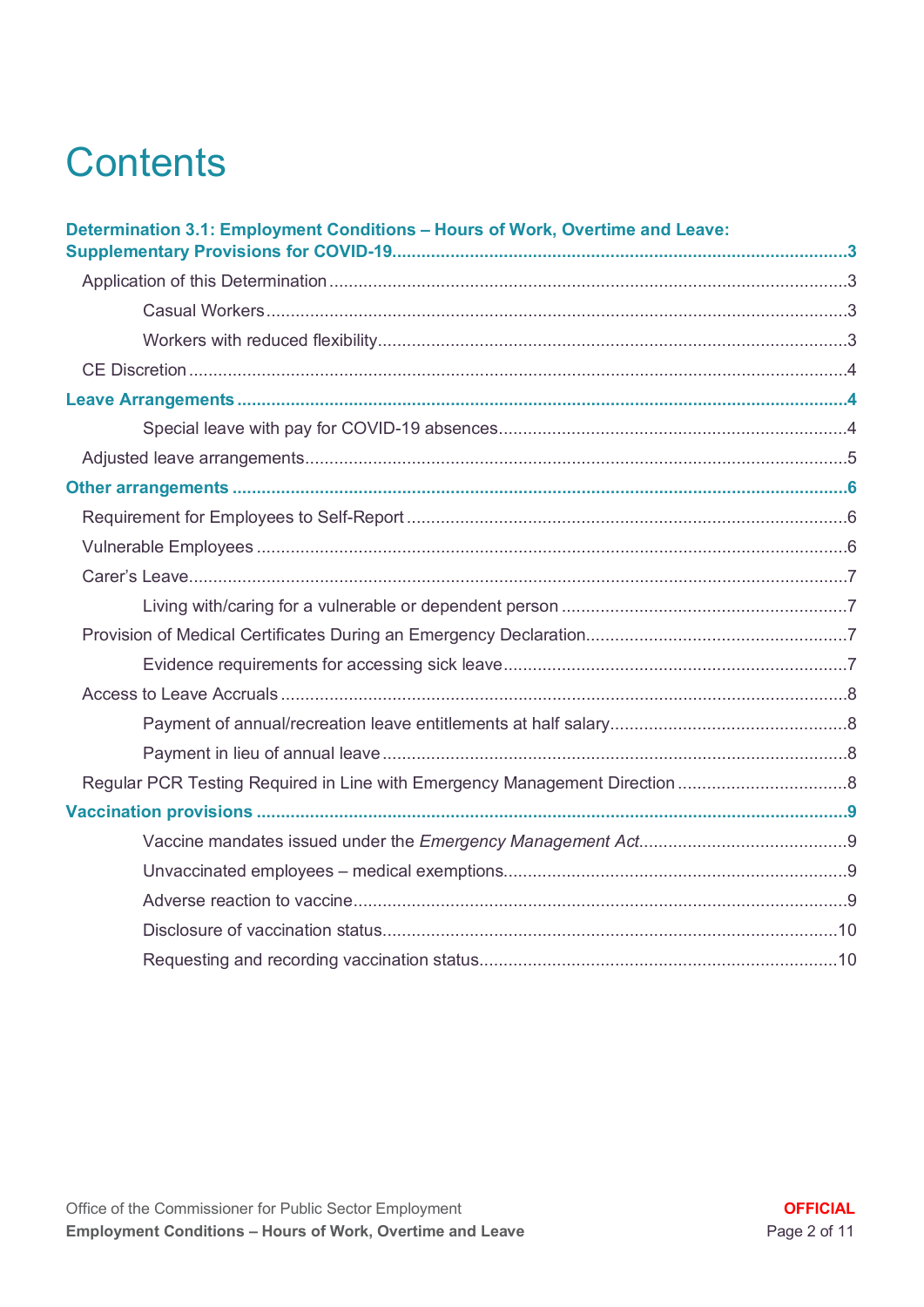## <span id="page-2-0"></span>**Determination 3.1: Employment Conditions** – Hours of Work, Overtime and Leave: Supplementary Provisions for COVID-19

| Date of Operation:  | 28 April 2022                                                       |
|---------------------|---------------------------------------------------------------------|
| <b>Review Date:</b> | This document will be subject to revision as circumstances develop. |

This determination is issued in accordance with the Commissioner for Public Sector Employment's powers under section 14(1)(b) of the *Public Sector Act 2009.* It has immediate effect and will remain in place until such time as it is revoked. This determination has been issued in response to the situation presented by COVID-19. It supports continued efforts to respond to the possible spread of COVID-19 while still delivering essential services to the community.

For the purposes of managing and minimising the impact of COVID-19, this determination over-rides existing leave and travel provisions contained within any current Commissioner's Determinations.

Unless explicitly stated, any reference to special leave with pay within this Determination is Special Leave with Pay for COVID-19 (SLWP).

#### <span id="page-2-1"></span>**APPLICATION OF THIS DETERMINATION**

#### <span id="page-2-2"></span>**Casual Workers**

Casual workers remain ineligible for special leave with pay but may access any other applicable entitlements at the discretion of the delegate (e.g. long service leave).

#### <span id="page-2-3"></span>**Workers with reduced flexibility**

It is recognised that distinct categories of workers operate in complex settings within the sector. Different levels of workplace flexibility will consequently apply to different worker groups, depending on the nature of the service being carried out. Flexible working options are limited for front-line workers continuing to provide critical services to ensure South Australia thrives while also effectively responding to COVID-19. Such critical services include but are not limited to:

- Health services
- Emergency services
- Human and child protection services
- Education services
- Correctional services

While it is preferable to support flexible working arrangements where practicable and appropriate, this will not always be possible. If agencies have not yet done so, they should identify and communicate to relevant staff operating in a setting of reduced flexibility the options that are available to them, and those that are unable to be accommodated due to the need to continue critical service delivery.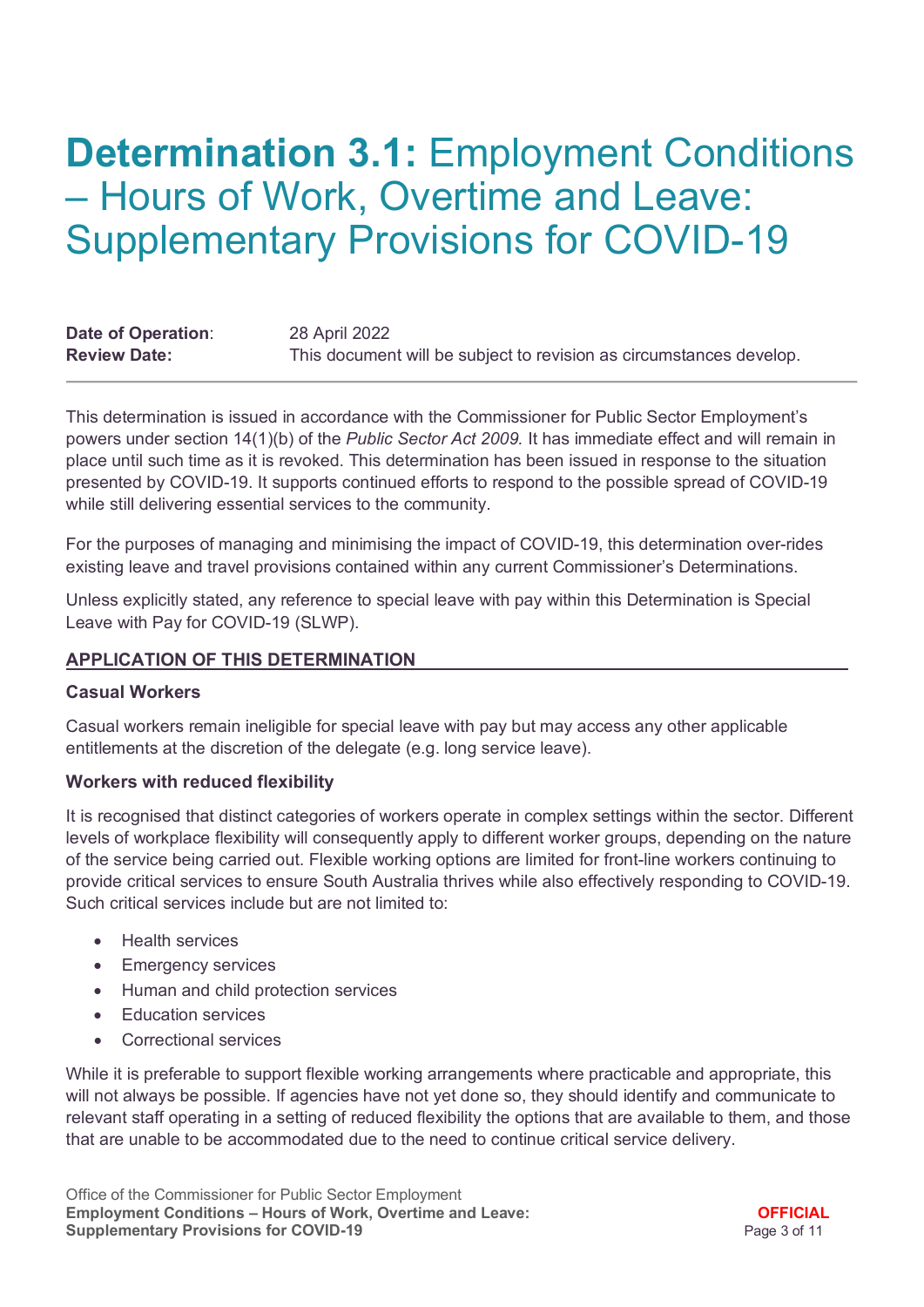## <span id="page-3-0"></span>**CE DISCRETION**

This Determination identifies the minimum provisions available to support public sector employees during COVID-19. It is however noted that, unless otherwise stated, chief executives and agency heads maintain discretionary authority to approve or not approve arrangements on a case-by-case basis, provided appropriate justification can be provided to the employee.

## <span id="page-3-1"></span>Leave Arrangements

#### <span id="page-3-2"></span>**Special leave with pay for COVID-19 absences**

Up to 15 days' special leave with pay is available to support absences from the workplace for COVID-19 situations. This special leave with pay is separate and in addition to existing special leave with pay provisions in *Commissioner's Determination 3.1: Employment Conditions – Hours of Work, Overtime and Leave* (CD3.1).

Special leave with pay for COVID-19 may be accessed more than once, but the aggregate is to be limited to 15 days per service year.

Special leave with pay is applied for, taken, and recorded in hours. Special leave with pay applies to part time employees on a pro rata basis in that the number of days available would be proportionate to the full-time equivalent (FTE) of that employee.

Special leave with pay is only paid at an employee's ordinary rate of pay for the relevant day/hours.

This special leave with pay is not considered to be part of the 15 days' special leave with pay as detailed in the *Commissioner's Determination 3.1: Employment Conditions – Hours of Work, Overtime and Leave* (CD3.1).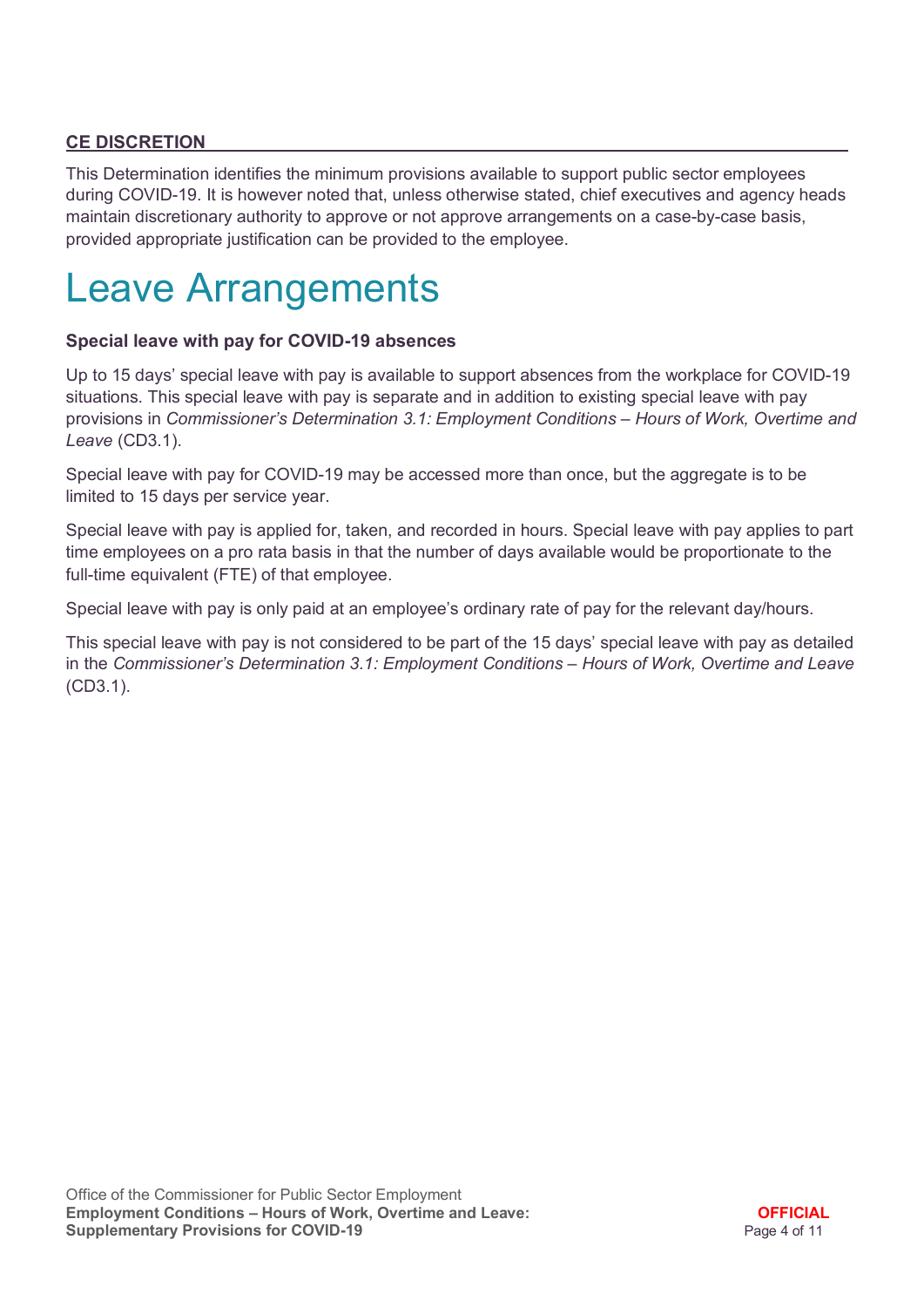## <span id="page-4-0"></span>**ADJUSTED LEAVE ARRANGEMENTS**

In recognition of the new situation presented by the general opening of South Australia's borders, previous COVID-19 leave provisions are no longer in effect and are replaced with the below.

| <b>SCENARIO</b>                                                                                                        | <b>EXAMPLE</b><br><b>APPLICATION</b>                                                                            | <b>PROVISION (in order or priority)</b>                                                                                                                                                                                                                  |
|------------------------------------------------------------------------------------------------------------------------|-----------------------------------------------------------------------------------------------------------------|----------------------------------------------------------------------------------------------------------------------------------------------------------------------------------------------------------------------------------------------------------|
| Well, but unable to<br>attend the workplace                                                                            | Absent for testing required<br>by health authorities,<br>required to quarantine,<br>worksite closure            | Flexible working arrangements if<br>$1_{\cdot}$<br>possible; or otherwise<br>Special Leave With Pay (SLWP) will be<br>2 <sub>1</sub><br>available                                                                                                        |
| Unwell (COVID-related),<br>or COVID-19 positive                                                                        | Symptomatic and<br>requiring testing, COVID<br>positive                                                         | 1. Employee's sick leave entitlement<br>(accessed in line with existing agency<br>processes)<br>2. Flexible working arrangements may be<br>made available if the employee is<br>symptomatic, but otherwise well and<br>appropriate duties are available. |
| <b>Exposure to COVID-19</b><br>occurred during<br>employee's leave period*<br>and requires quarantine<br>or isolation. | Personal travel (intrastate,<br>interstate or overseas),<br>visit to an exposure site<br>while on annual leave. | 1. Flexible working arrangements if<br>possible; or otherwise<br>Employee's personal leave entitlements<br>$2_{\cdot}$<br>(sick, annual, LSL, retention), or leave<br>without pay                                                                        |

**\*** For the purposes of this Determination, the employee's leave period is to be considered as from the time the employee stops duties until they recommence duties. This is inclusive of any unpaid days prior to returning to work (e.g. a weekend).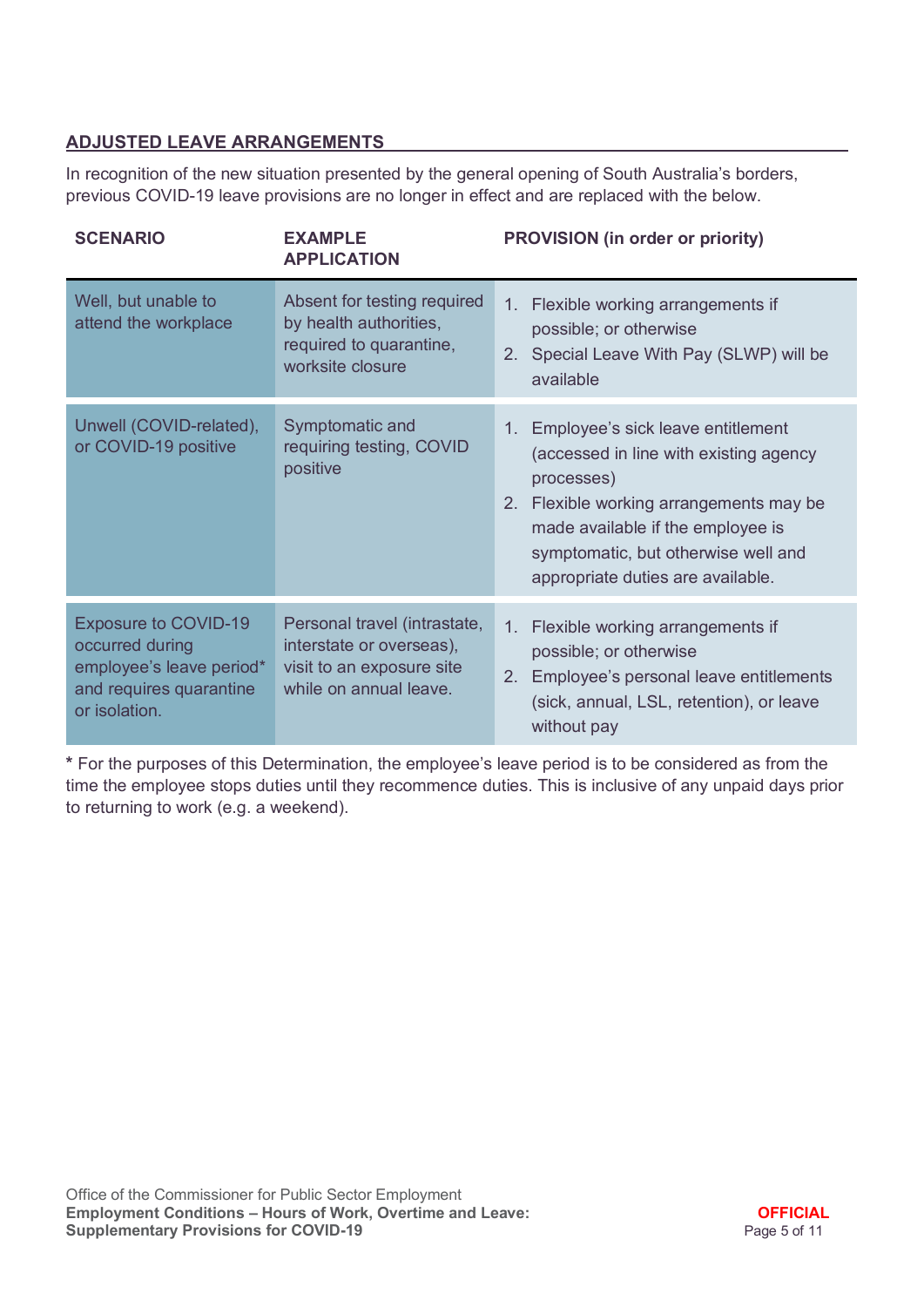## <span id="page-5-0"></span>Other arrangements

### <span id="page-5-1"></span>**REQUIREMENT FOR EMPLOYEES TO SELF-REPORT**

An employee must self-report to their manager as soon as possible if they:

- Are unwell and exhibiting symptoms that may be associated with COVID-19.
- Are a COVID-19 close contact.
- Have been advised or directed by health authorities to isolate, quarantine or be tested for COVID-19.
- Have been tested for COVID-19 and are awaiting test results.
- Have tested positive for COVID-19.

Agencies must ensure employees understand their self-reporting obligations, including the process required by the agency for them to report, and any obligation to provide evidence as necessary upon request.

Employees who report any of the above must abide by any direction given by a health authority, which may include remaining absent from the workplace. Working from home may be permitted if the employee otherwise remains well and duties are available.

#### <span id="page-5-2"></span>**VULNERABLE EMPLOYEES**

At the time of publication, health advice on vulnerable members of our community continues to suggest that those at higher risk continue to be:

- People aged over 70; or
- People with one or more specific pre-existing medical conditions.

Agencies should refer to current official health advice for detailed information when determining who may be deemed vulnerable.

Aboriginal and Torres Strait Islander people may also be at increased risk of severe disease in any public health emergency and should be considered a priority population when assessing potential risk related to COVID-19.

Anyone considered vulnerable should seek advice from their medical practitioner on their presence in the workplace. Agencies should develop individual workplace COVID-19 management plans for those staff who may be at higher risk of more severe illness.

If a vulnerable employee can return to the workplace but wishes to remain at home, and flexible working arrangements are not practicable or appropriate, the employee may seek to access their personal annual, LSL or retention leave entitlements or leave without pay.

<span id="page-5-3"></span>The chief executive may provide access to SLWP on a case-by-case basis if they deem it appropriate in the individual circumstances.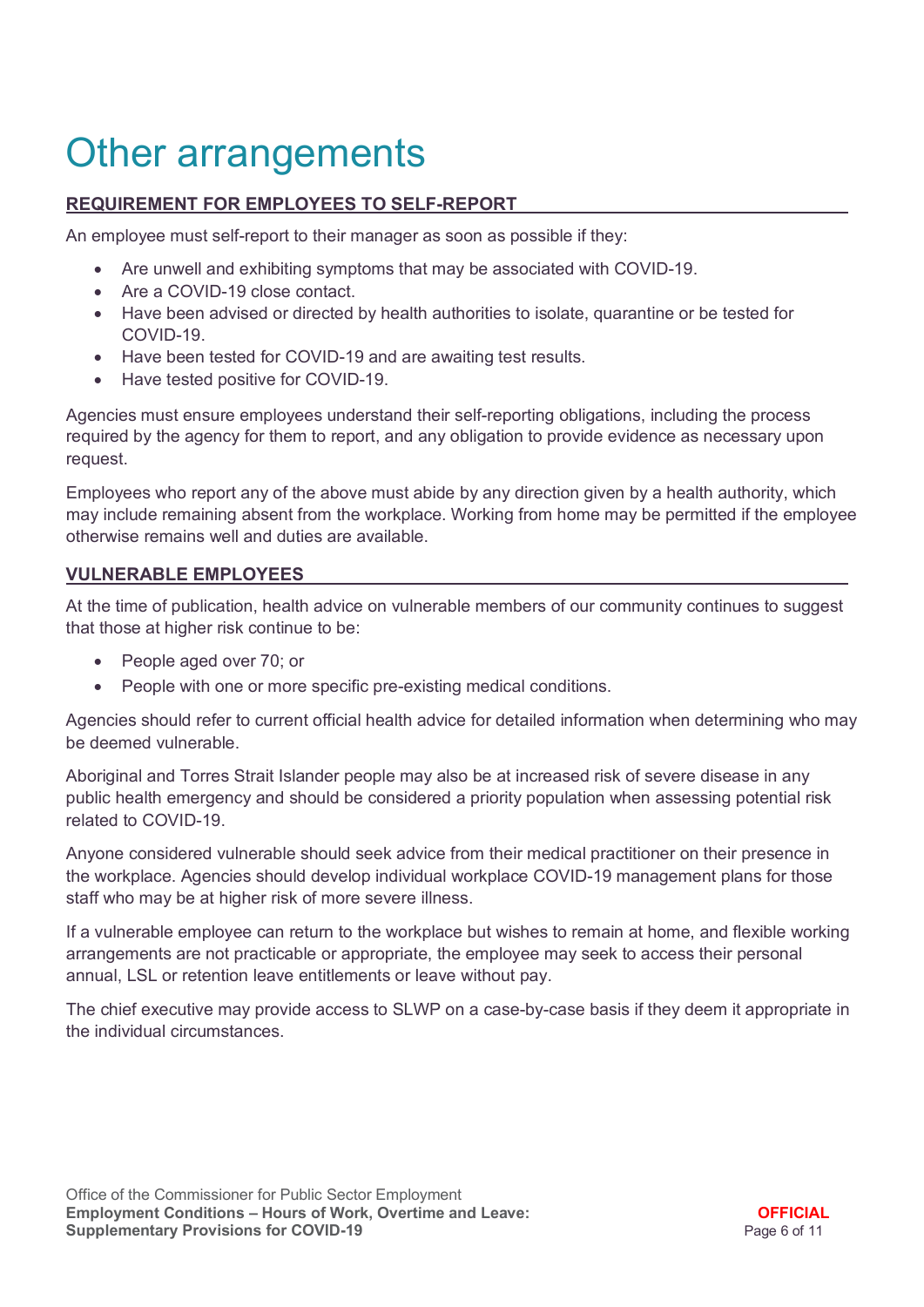### **CARER'S LEAVE**

Employees may access an uncapped amount of their accrued sick/carer's leave for COVID-19 caring purposes each year.

Access should also be provided for the purpose of caring for school aged or pre-school aged children who are well but unable to attend childcare or school due to a site closure, remote-learning arrangements, or because of a requirement for the child to quarantine.

Carer's leave may also be utilised to accompany a child or dependent to a COVID-19 vaccination appointment.

Employees who are accessing carer's leave for any COVID-related purpose are encouraged to record the leave using the code "Sick COVID (Dependent)" on their leave application.

#### <span id="page-6-0"></span>**Living with/caring for a vulnerable or dependent person**

An employee living with or caring for a vulnerable person may request flexible working arrangements to support their personal requirements, but such a request must be negotiated and agreed to between the manager and employee before implementation and should identify a date of review. The practicality of any arrangement must be considered in the context of the work required of the employee, and the level of risk to the vulnerable or dependent person if the employee was to remain in the workplace.

Where flexible working arrangements cannot be accommodated, the employee may seek to access their personal annual, LSL or retention leave entitlements or leave without pay.

#### <span id="page-6-1"></span>**PROVISION OF MEDICAL CERTIFICATES DURING AN EMERGENCY DECLARATION**

It is recognised that the current obligation to furnish a medical certificate for a continuous absence of three (3) days or more may place an additional, unnecessary burden on the health system.

A medical certificate will not be required to access sick leave entitlements while the Major Emergency declaration remains active, unless expressly required by an agency's Chief Executive.

In specific circumstances Chief Executives may additionally communicate a requirement to gain medical clearance for employees providing frontline services, prior to their return to work.

#### <span id="page-6-2"></span>**EVIDENCE REQUIREMENTS FOR ACCESSING SICK LEAVE**

Where evidence is required for absences relating to COVID-19, a delegate may accept official SA Health or SA Pathology communications sent to the employee via text message as evidence. Such communications may also be relied upon for clearance purposes following a period of isolation or quarantine, assuming the employee has acted in accordance with such requirements.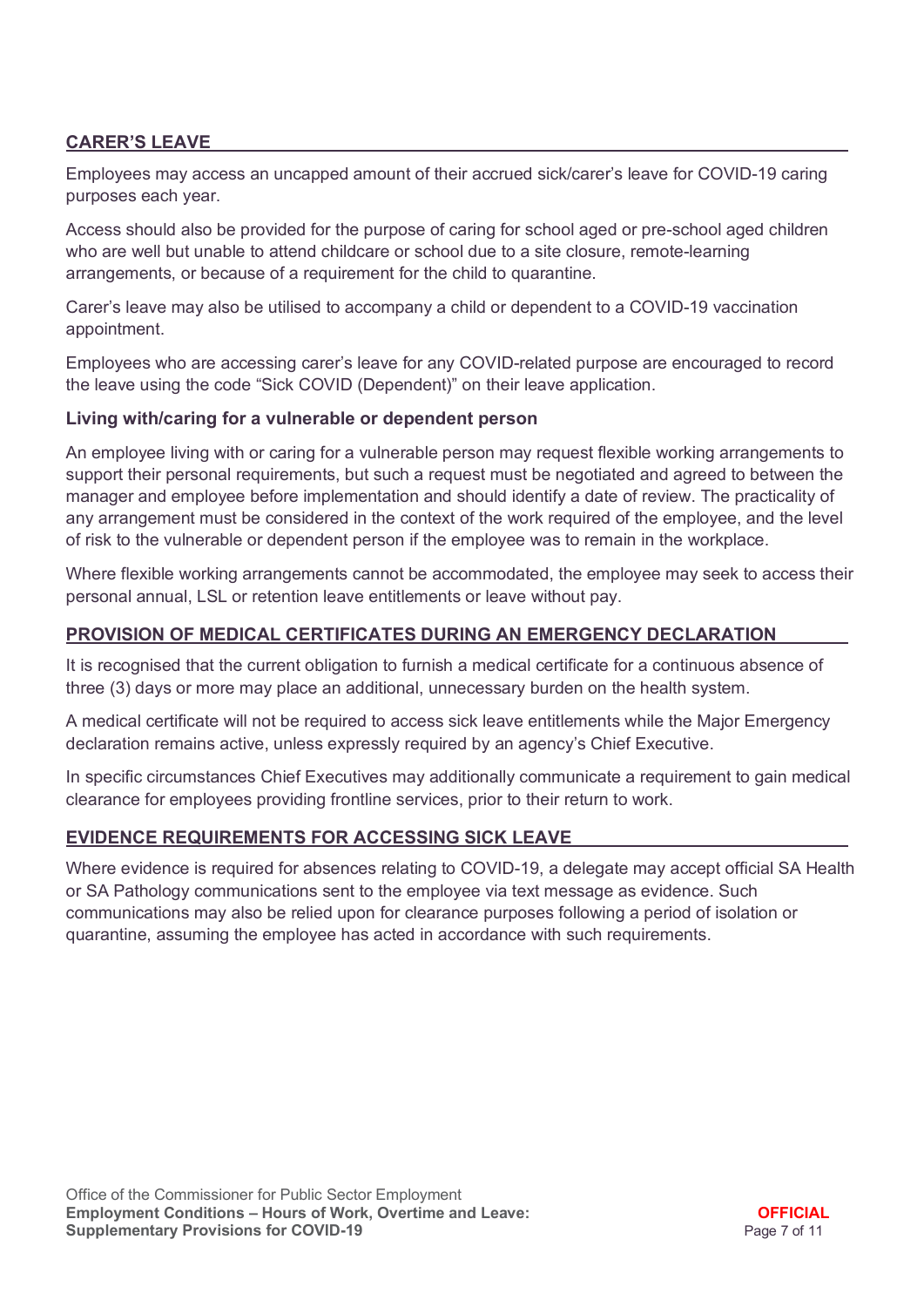## <span id="page-7-0"></span>**ACCESS TO LEAVE ACCRUALS**

Given the extended duration of the COVID-19 pandemic, it is important to plan and enable employees to access leave accruals in a timely fashion to allow them time to refresh and recharge. Ideally, annual/recreation leave should be taken within 12 months of accrual. Continued rollover of leave accruals should be closely monitored to ensure impact on employee mental health is managed.

#### <span id="page-7-1"></span>**Payment of annual/recreation leave entitlements at half salary**

In recognition of the current need for additional flexibility in taking leave, and in accordance with Schedule 1, Part 4, clause 5(3) of the PS Act, employees may apply to take annual/recreation leave on half salary. In this event, the period of leave is to be twice the period to which the employee would otherwise have been entitled.

#### <span id="page-7-2"></span>**Payment in lieu of annual leave**

Where employees are critical to the COVID-19 response, and to assist with staffing the response, employees may request to receive payment in lieu of annual leave subject to the following conditions:

- The employer cannot require an employee to take payment in lieu of annual leave. Any request must be at the initiative of the employee.
- Requests are considered on a case-by-case basis, taking into consideration the possible impact on the employee's wellbeing if they do not take time away from the workplace.
- Employees must have at least two weeks' annual leave remaining after payment.
- The agreement to receive payment in lieu of leave must be recorded in writing for each payment
- The payment must be equivalent to the amount the employee would have received (including leave loading) had the leave been taken

### <span id="page-7-3"></span>**REGULAR PCR TESTING REQUIRED IN LINE WITH EMERGENCY MANAGEMENT DIRECTION**

Where the duties carried out by an employee require regular COVID-19 PCR testing under an *Emergency Management Act 2004* (EM Act) direction, any period waiting in line to be tested will be treated as paid work time, including reasonable travel time from their home or workplace to the testing facility.

If required testing falls on a non-workday the employee will be paid the appropriate rate for the minimum hours of engagement under the relevant industrial instrument.

If required testing falls during a period of leave the employee will be re-credited one full day of the applicable leave for each day they are required to undergo testing.

Evidence of testing may be required by the agency prior to the recrediting of leave.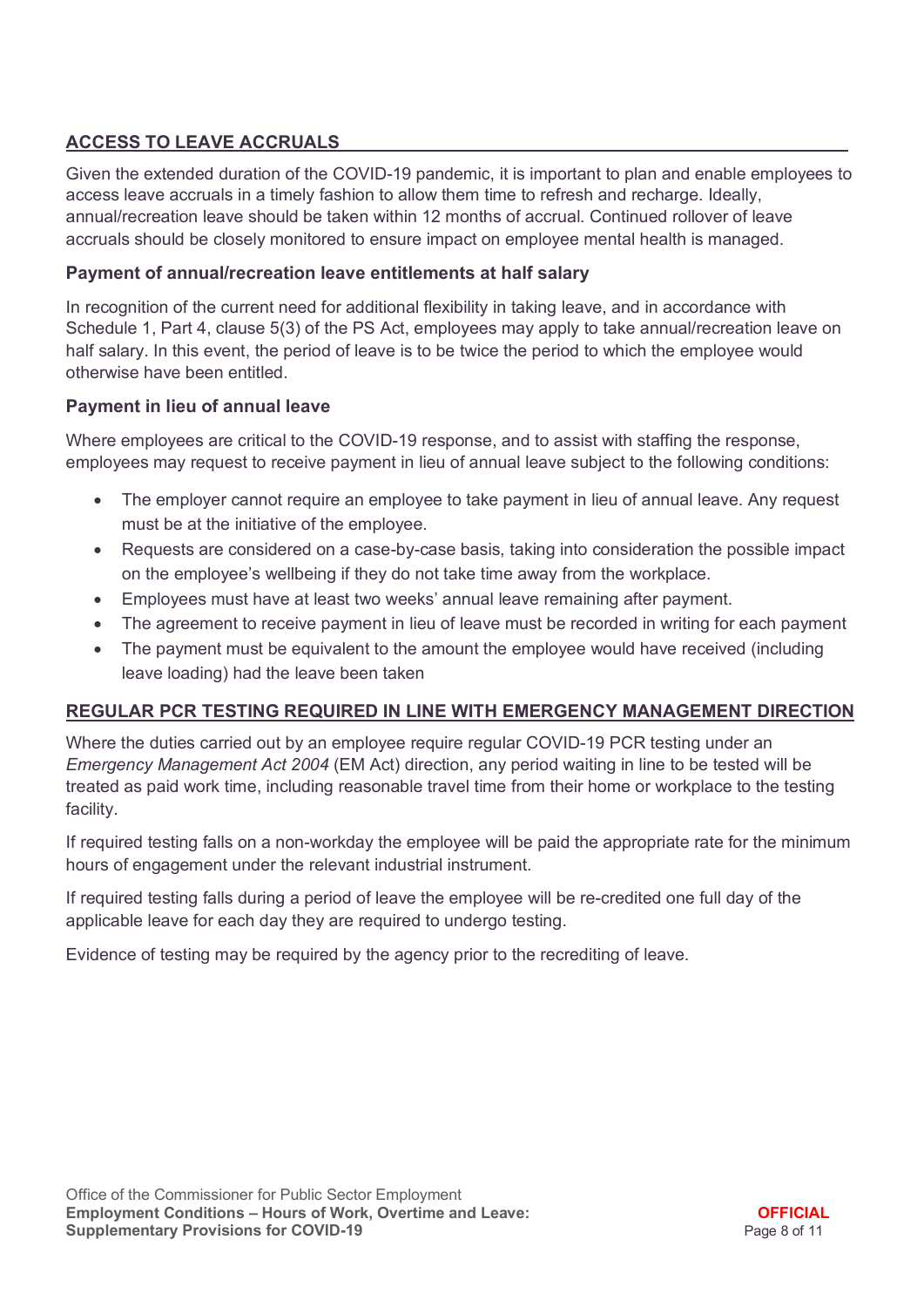# <span id="page-8-0"></span>Vaccination provisions

Public sector employees will be encouraged and supported to receive their vaccination where possible to help protect the community against COVID-19. Where a vaccination appointment is scheduled during an employee's normal or rostered working hours, that employee will be entitled to attend in paid work time, including reasonable travel time.

Employees are required to consider the reasonable business needs of their employer when scheduling a vaccination appointment, particularly any impact the appointment may have on maintaining frontline service delivery. Employees must therefore negotiate such appointment times in advance with their manager and comply with any reasonable and lawful directions they receive from their manager on this issue.

#### <span id="page-8-1"></span>**Vaccine mandates issued under the** *Emergency Management Act*

Some workgroups are currently subject to a legally binding direction issued under the EM Act requiring COVID-19 vaccination in order to carry out their work duties (with limited medical exemptions).

Directions issued under the EM Act are lawfully binding. It is the responsibility of any employee covered by such a direction to ensure they can comply. Failure to do so is an offence. Agencies must abide by all requirements of an applicable direction issued under the EM Act.

Staff who are subject to a mandate under the EM Act and remain unvaccinated without a valid medical exemption will be managed in accordance with internal agency processes. Such staff will not be eligible for special leave with pay for COVID-19.

#### <span id="page-8-2"></span>**Unvaccinated employees – medical exemptions**

There will be instances where an employee has a valid medical reason to remain unvaccinated for COVID-19, even if vaccination is required to continue their duties. Such staff must seek an appropriately endorsed medical exemption in accordance with any applicable requirements. On providing an endorsed valid medical exemption the employee may be risk-assessed to identify all appropriate mitigation treatments such as Personal Protective Equipment and hygiene standards in order for the employee to remain in the workplace.

Valid medical reasons are those stipulated by the [Australian Technical Advisory Group on Immunisation](https://www.sahealth.sa.gov.au/wps/wcm/connect/public+content/sa+health+internet/conditions/infectious+diseases/covid-19/health+professionals/covid-19+advice+for+health+professionals/covid-19+vaccination+clinical+information)  [\(ATAGI\).](https://www.sahealth.sa.gov.au/wps/wcm/connect/public+content/sa+health+internet/conditions/infectious+diseases/covid-19/health+professionals/covid-19+advice+for+health+professionals/covid-19+vaccination+clinical+information)

#### <span id="page-8-3"></span>**Adverse reaction to vaccine**

In instances where an employee receives a COVID-19 vaccine and experiences an adverse reaction, normal sick leave provisions will apply.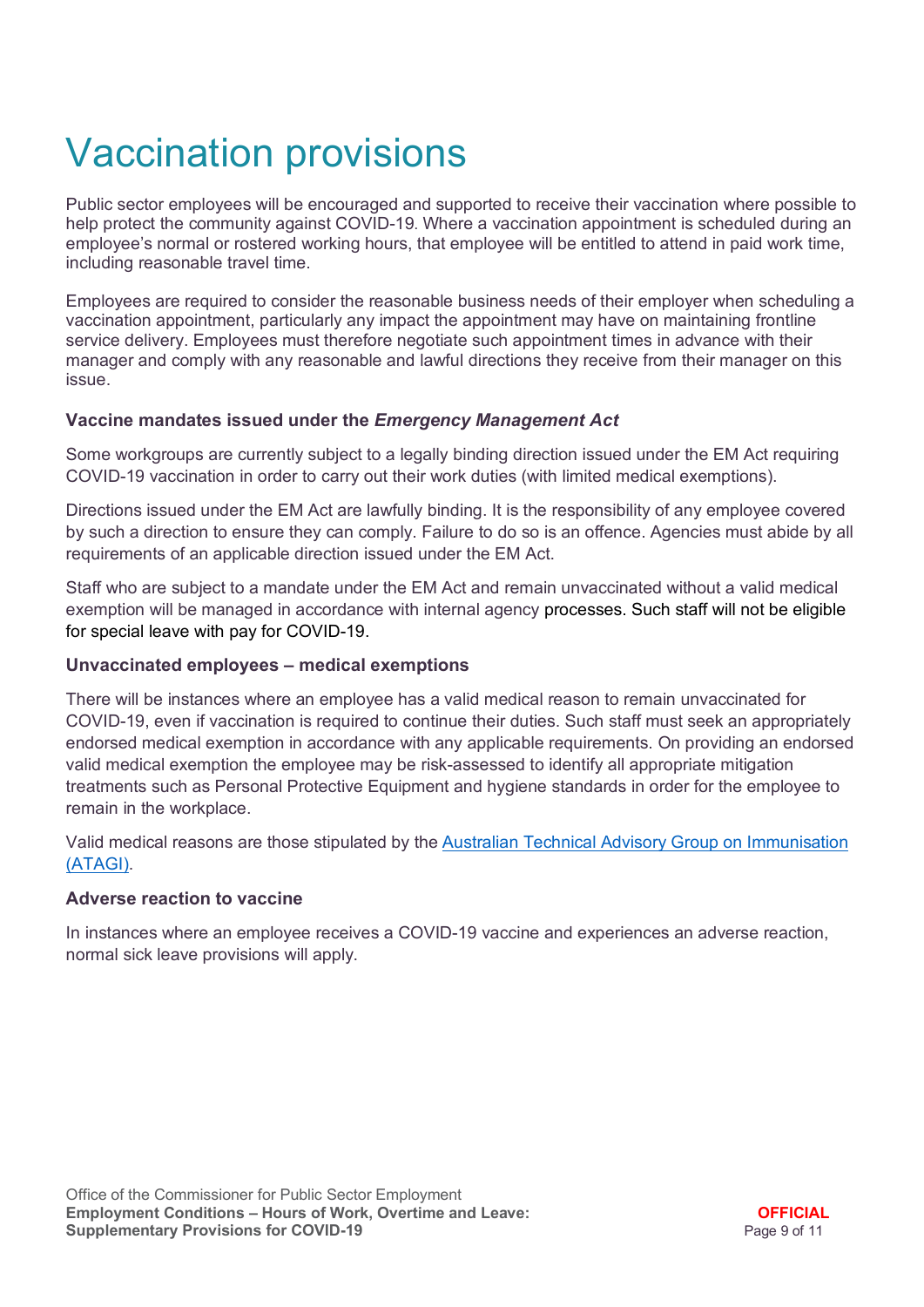#### <span id="page-9-0"></span>**Disclosure of vaccination status**

To assist with the planning and management of a sector emergency response to increased COVID-19 community transmission it is critical to understand the level of vaccination across the workforce. Consequently, all employees are strongly encouraged to disclose their vaccination status and should be reassured that any information provided will be used for appropriate purposes.

Chief Executives may also elect to issue a management direction to disclose vaccination status based on the risk profile for their employees and/or clients but should seek advice from the Crown Solicitor's Office before doing so.

#### <span id="page-9-1"></span>**Requesting and recording vaccination status**

Agencies are encouraged to implement a process which allows managers to sight evidence of an employee's vaccination. Copies of evidence will not generally be required to be retained unless there is a clear lawful reason or requirement to do so.

A principles-based approach to gathering personal information should be adopted and should include:

- **Data minimisation** to ensure only critical information is collected
- **Purpose of use** to ensure clarity on why the information is required, and how it will be used.
- **Security** to ensure any information collection is safe and secure, and storage of information is appropriate in line with the [Information Privacy Principles Instruction PC012.](https://www.dpc.sa.gov.au/resources-and-publications/premier-and-cabinet-circulars/DPC-Circular-Information-Privacy-Principles-IPPS-Instruction.pdf)
- **Access and correction** to ensure only appropriate people have access to information, and that employees can apply to access and correct any personal information about them.

Agencies should review further information on the [State Records SA website.](https://archives.sa.gov.au/managing-information/releasing-information-and-privacy/privacy-south-australia/collection-and-handling-personal-information)